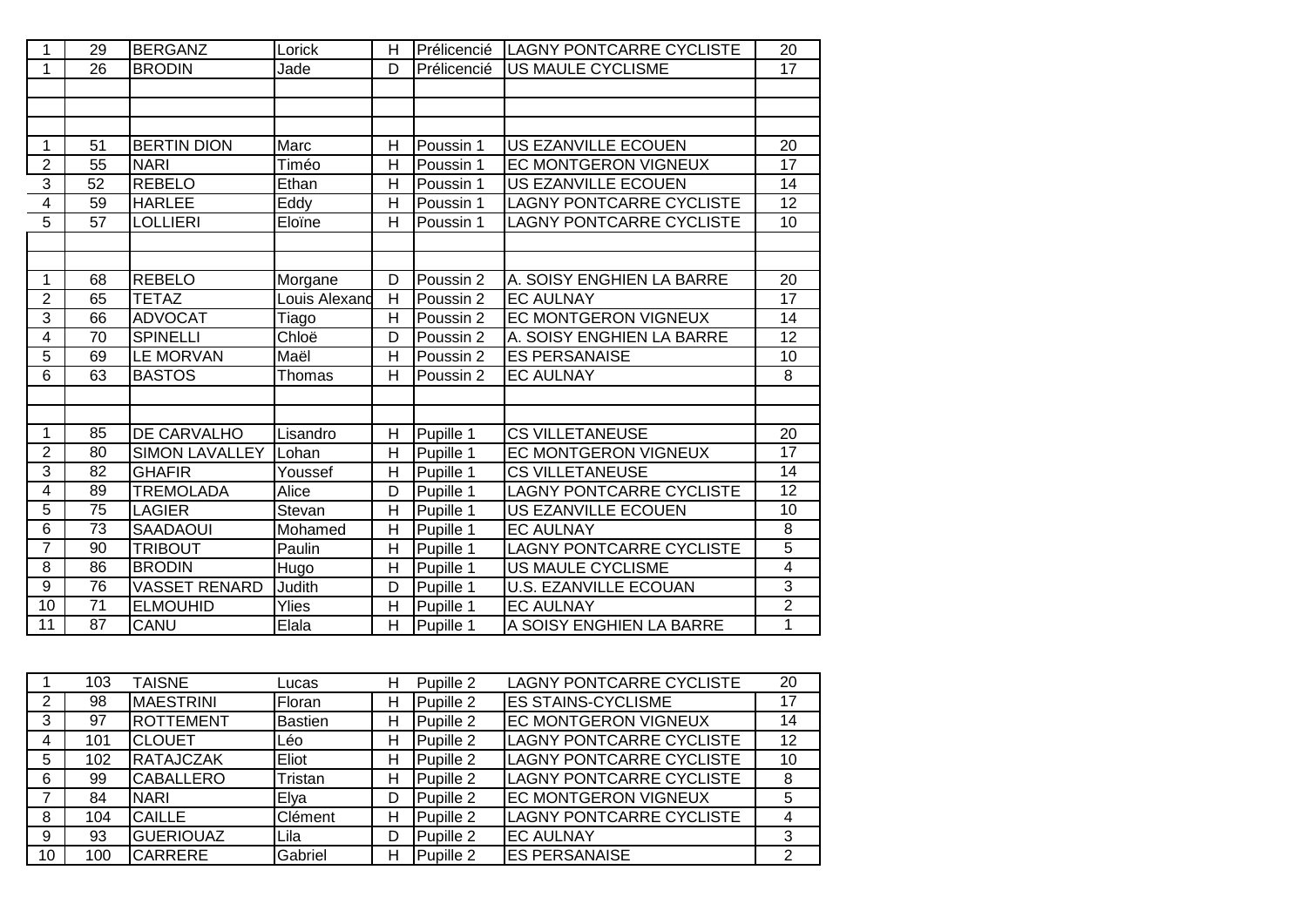|                | 8              | CANU               | Eloan                | Н | Benjamin 1 | A SOISY ENGHIEN LA BARRE        | 20              |
|----------------|----------------|--------------------|----------------------|---|------------|---------------------------------|-----------------|
| $\overline{2}$ | 7              | <b>ROTTEMENT</b>   | Thomas               | H | Benjamin 1 | <b>EC MONTGERON VIGNEUX</b>     | 17              |
| 3              | 15             | <b>BAUCAL</b>      | Mathis               | H | Benjamin 1 | <b>ES PERSANAISE</b>            | 14              |
| 4              | 16             | DE MEDEIRO         | Paul                 | H | Benjamin 1 | A SOISY ENGHIEN LA BARRE        | $\overline{12}$ |
| 5              |                | MANACH             | Aelys                | D | Benjamin 1 | <b>EC AULNAY</b>                | 10              |
| 6              | 20             | <b>GENDRON</b>     | Tom                  | Н | Benjamin 1 | <b>LAGNY PONTCARRE CYCLISTE</b> | 8               |
| 7              | 105            | <b>COURSAULT</b>   | Roméo                | H | Benjamin 1 | A SOISY ENGHIEN LA BARRE        | $\overline{5}$  |
| 8              | 11             | <b>DEHOVE</b>      | Thomas               | Н | Benjamin 1 | <b>IUS EZANVILLE ECOUEN</b>     | 4               |
| 9              | 106            | <b>NOEL</b>        | Marius               | Н | Benjamin 1 | A SOISY ENGHIEN LA BARRE        | $\mathfrak{S}$  |
| 10             | 9              | <b>COULIBALY</b>   | <b>Modibo Fabrid</b> | H | Benjamin 1 | <b>CS VILLETANEUSE</b>          | $\overline{2}$  |
| 11             | 10             | <b>GARNIER</b>     | Tevan                | H | Benjamin 1 | <b>CS VILLETANEUSE</b>          | 1               |
| 12             | 18             | CARON              | Aronn                | H | Benjamin 1 | <b>LAGNY PONTCARRE CYCLISTE</b> | 1               |
| 13             | 17             | ALBIENTZ           | Lucie                | D | Benjamin 1 | <b>LAGNY PONTCARRE CYCLISTE</b> | 1               |
| 14             | 14             | <b>DAMAY</b>       | Nolhan               | Н | Benjamin 1 | <b>ES PERSANAISE</b>            | 1               |
| 15             | 22             | <b>LEYGUE</b>      | Nathan               | H | Benjamin 1 | <b>LAGNY PONTCARRE CYCLISTE</b> |                 |
| 16             | 21             | <b>GODIN</b>       | Maxime               | Н | Benjamin 1 | <b>LAGNY PONTCARRE CYCLISTE</b> |                 |
| 17             | 19             | DAUDENTHU          | Erwin                | H | Benjamin 1 | <b>ES PERSANAISE</b>            |                 |
| 18             | 13             | GAECKLER REBOUEnzo |                      | H | Benjamin 1 | <b>EC MONTGERON VIGNEUX</b>     | 1               |
| 19             | 23             | <b>SPINELLI</b>    | Lucas                | Н | Benjamin 1 | A SOISY ENGHIEN LA BARRE        | 1               |
| 20             | 24             | <b>BARBOTTE</b>    | Benjamin             | H | Benjamin 1 | <b>LAGNY PONTCARRE CYCLISTE</b> | 1               |
| 21             | 3              | HAOUAM             | Soumeyah             | D | Benjamin 1 | <b>EC AULNAY</b>                |                 |
| 22             | $\overline{2}$ | <b>ELJED</b>       | Khalifa              | H | Benjamin 1 | <b>EC AULNAY</b>                | 1               |

|   | 38 | <b>BENHAMED</b>      | Mohamed | н | Benjamin 2 | <b>ICS VILLETANEUSE</b>         | 20 |
|---|----|----------------------|---------|---|------------|---------------------------------|----|
|   | 32 | <b>I</b> CHAHED      | Léo     | н | Benjamin 2 | US EZANVILLE ECOUEN             | 17 |
| 3 | 37 | <b>IMIRLAND</b>      | Jules   | н | Benjamin 2 | <b>EC MONTGERON VIGNEUX</b>     | 14 |
| 4 | 33 | <b>ABREU MURILLO</b> | Dylan   | н | Benjamin 2 | <b>VCA DU BOURGET</b>           | 12 |
| 5 | 42 | <b>I</b> CABALLERO   | Yann    | н | Benjamin 2 | LAGNY PONTCARRE CYCLISTE        | 10 |
| 6 | 39 | <b>HABI</b>          | Louisa  | D | Benjamin 2 | <b>ICS VILLETANEUSE</b>         | 8  |
|   | 41 | <b>OBJOIS</b>        | Kyllian | Н | Benjamin 2 | <b>VCA DU BOURGET</b>           | 5  |
| 8 | 43 | <b>LEMERRER</b>      | Eliott  | н | Benjamin 2 | A SOISY ENGHIEN LA BARRE        | 4  |
| 9 | 44 | <b>MAMETZ</b>        | Baudoin | н | Benjamin 2 | <b>LAGNY PONTCARRE CYCLISTE</b> | 3  |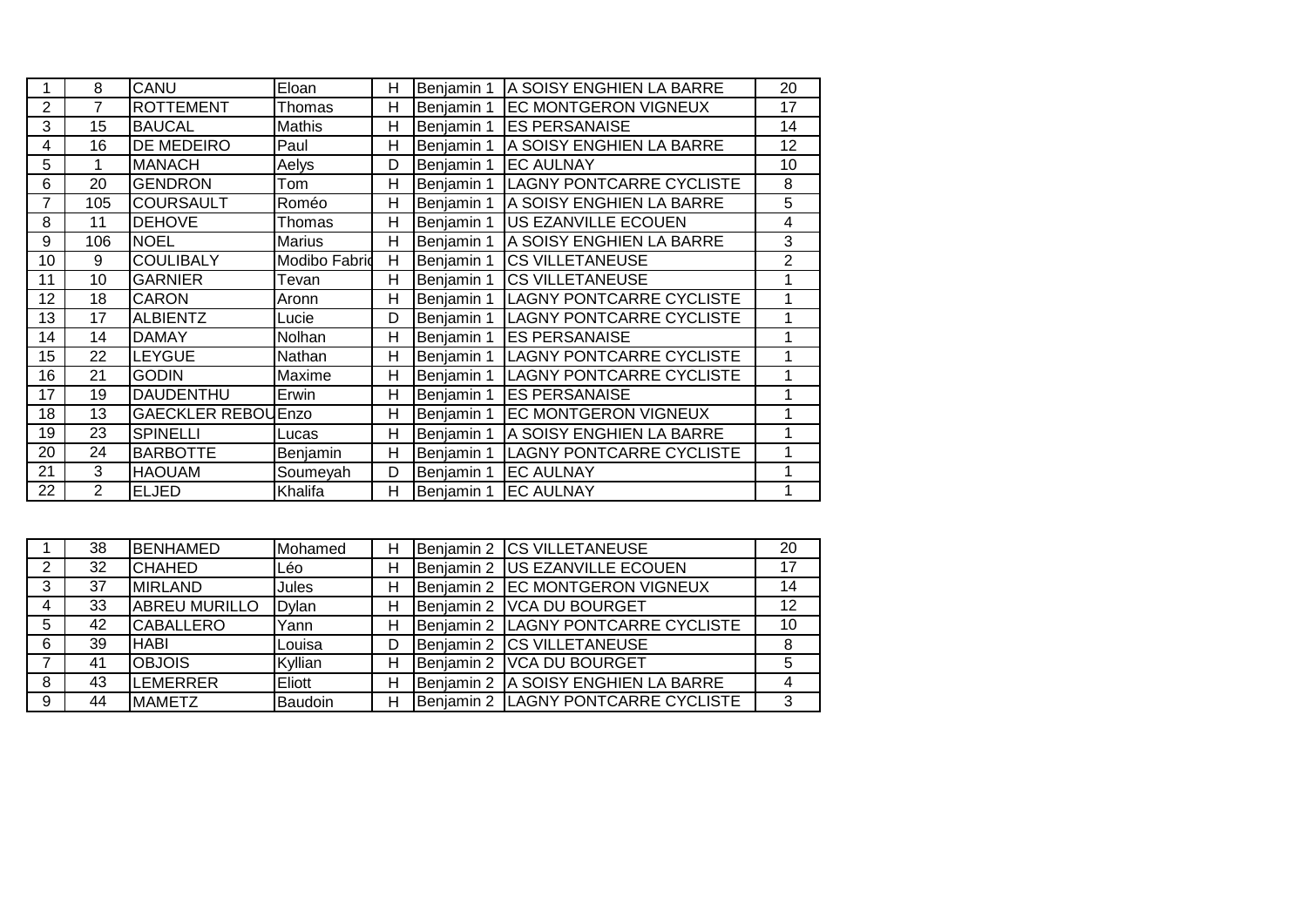## **CLASSEMENT GENERAL MERCREDIS POPULAIRES 2022**

| <b>Dossard Nom</b> |                        | Prénom        |                | Sexe Catégorie | <b>Club</b>                     |                 |                 | POINTS 23/03 POINTS 11/05 POINTS 08/06 TOTAL |                 |
|--------------------|------------------------|---------------|----------------|----------------|---------------------------------|-----------------|-----------------|----------------------------------------------|-----------------|
|                    |                        |               |                |                |                                 |                 |                 |                                              |                 |
| 26                 | <b>BRODIN</b>          | Jade          | D              | Prélicencié    | <b>US MAULE CYCLISME</b>        | $\overline{20}$ | $\overline{20}$ | $\overline{17}$                              | 57              |
| $\overline{25}$    | <b>GUERIOUAZ</b>       | Adam          | H              | Prélicencié    | <b>EC AULNAY</b>                | 17              | $\overline{14}$ | $\mathbf 0$                                  | 31              |
| $\overline{27}$    | <b>GOFFARD VIARD</b>   | Lucas         | H              | Prélicencié    | <b>ES GERVAIS LILAS</b>         | $\overline{14}$ | $\overline{17}$ | $\overline{0}$                               | 31              |
| 28                 | <b>EMERY</b>           | Jiulia        | D              | Prélicencié    | <b>EC MONGERON VIGNEUX</b>      | 12              | $\mathbf 0$     | $\overline{0}$                               | $\overline{12}$ |
| $\overline{29}$    | <b>BERGANZ</b>         | Lorick        | H              | Prélicencié    | <b>LAGNY PONTCARRE CYCLISTE</b> | $\overline{0}$  | $\overline{0}$  | $\overline{20}$                              | 20              |
|                    |                        |               |                |                |                                 |                 |                 |                                              |                 |
|                    |                        |               |                |                |                                 |                 |                 |                                              |                 |
| 51                 | <b>BERTIN DION</b>     | Marc          | $\overline{H}$ | Poussin 1      | US EZANVILLE ECOUEN             | $\overline{20}$ | $\overline{20}$ | $\overline{20}$                              | 60              |
| 52                 | <b>REBELO</b>          | Ethan         | $\overline{H}$ | Poussin 1      | US EZANVILLE ECOUEN             | $\overline{12}$ | $\overline{14}$ | $\overline{14}$                              | $\frac{40}{24}$ |
| 53                 | <b>SY</b>              | Mohamed       | H              | Poussin 1      | <b>ES GERVAIS LILAS</b>         | 14              | 10              | $\mathbf 0$                                  |                 |
| 54                 | <b>DUVAL LU</b>        | Hector        | H              | Poussin 1      | <b>EC MONTGERON VIGNEUX</b>     | $\overline{17}$ | $\overline{0}$  | $\overline{0}$                               | $\overline{17}$ |
| 55                 | <b>NARI</b>            | Timeo         | H              | Poussin 1      | <b>EC MONTGERON VIGNEUX</b>     | $\overline{0}$  | 17              | 17                                           | $\overline{34}$ |
| 56                 | LAMARRE                | Gabin         | H              | Poussin 1      | <b>ES PERSANAISE</b>            | $\overline{0}$  | 12              | $\overline{0}$                               | $\overline{12}$ |
| $\overline{57}$    | <b>LOLLIERI</b>        | Eloïne        | H              | Poussin 1      | <b>LAGNY PONTCARRE CYCLISTE</b> | $\overline{0}$  | $\mathbf 0$     | 10                                           | 10              |
| $\overline{59}$    | <b>HARLEE</b>          | Eddy          | н              | Poussin 1      | <b>LAGNY PONTCARRE CYCLISTE</b> | $\overline{0}$  | $\mathbf 0$     | $\overline{12}$                              | 12              |
|                    |                        |               |                |                |                                 |                 |                 |                                              |                 |
|                    |                        |               |                |                |                                 |                 |                 |                                              |                 |
| 67                 | <b>EMERY</b>           | Noah          | H              | Poussin 2      | <b>EC MONTGERON VIGNEUX</b>     | 20              | $\overline{20}$ | $\mathbf 0$                                  | 40              |
| 66                 | <b>ADVOCAT</b>         | Tiago         | H              | Poussin 2      | <b>EC MONTGERON VIGNEUX</b>     | $\overline{14}$ | 17              | $\overline{14}$                              | 45              |
| 65                 | <b>TETAZ</b>           | Louis Alexand | H              | Poussin 2      | <b>IEC AULNAY</b>               | $\overline{17}$ | $\overline{12}$ | $\overline{17}$                              |                 |
| 68                 | <b>REBELO</b>          | Morgane       | D              | Poussin 2      | A. SOISY ENGHIEN LA BARRE       | 12              | $\overline{14}$ | $\overline{20}$                              | $\frac{46}{46}$ |
| 64                 | <b>DIALLO</b>          | Fousseyn Mal  | H              | Poussin 2      | <b>EC AULNAY</b>                | $\infty$        | $\,8\,$         | $\boldsymbol{0}$                             | 16              |
| 62                 | <b>BAHI</b>            | Imrane        | H              | Poussin 2      | <b>EC AULNAY</b>                | 10              | $\mathbf 0$     | $\mathbf 0$                                  | 10              |
| 63                 | <b>BASTOS</b>          | Thomas        | H              | Poussin 2      | <b>EC AULNAY</b>                | $\overline{5}$  | $\overline{5}$  | 8                                            | 18              |
| 69                 | LE MORVAN              | Maël          | H              | Poussin 2      | <b>ES PERSANAISE</b>            | $\overline{0}$  | $\overline{10}$ | $\overline{10}$                              | 20              |
| $\overline{70}$    | <b>SPINELLI</b>        | Chloë         | D              | Poussin 2      | A. SOISY ENGHIEN LA BARRE       | $\overline{0}$  | 0               | $\overline{12}$                              | 12              |
|                    |                        |               |                |                |                                 |                 |                 |                                              |                 |
|                    |                        |               |                |                |                                 |                 |                 |                                              |                 |
| 80                 | <b>SIMON LAVALLEY</b>  | Lohan         | H              | Pupille 1      | <b>EC MONTGERON VIGNEUX</b>     | $\overline{20}$ | $\overline{17}$ | $\overline{17}$                              | 54              |
| 75                 | LAGIER                 | Stevan        | H              | Pupille 1      | US EZANVILLE ECOUEN             | $\overline{17}$ | $\overline{12}$ | $\overline{10}$                              | 39              |
| $\overline{82}$    | <b>GHAFIR</b>          | Youssef       | H              | Pupille 1      | <b>CS VILLETANEUSE</b>          | 12              | 14              | 14                                           | 40              |
| 85                 | <b>DE CARVALHO</b>     | Lisandro      | $\overline{H}$ | Pupille 1      | <b>CS VILLETANEUSE</b>          | $\overline{0}$  | $\overline{20}$ | $\overline{20}$                              | 40              |
| $\overline{78}$    | <b>NICOLAS BATIFOL</b> | ILou          | Н              | Pupille 1      | <b>ES GERVAIS LILAS</b>         | $\overline{5}$  | $\overline{10}$ | $\mathbf 0$                                  | $\overline{15}$ |
| $\overline{77}$    | <b>BENARD</b>          | Valentine     | D              | Pupille 1      | <b>ES GERVAIS LILAS</b>         | $\overline{14}$ | $\mathbf 0$     | $\overline{0}$                               | 14              |
| 76                 | <b>VASSET RENARD</b>   | <b>Judith</b> | D              | Pupille 1      | <b>US EZANVILLE ECOUEN</b>      | $\infty$        | $\overline{5}$  | 3                                            | 16              |
| $\overline{73}$    | <b>SAADAOUI</b>        | Mohamed       | н              | Pupille 1      | <b>EC AULNAY</b>                | 3               | 8               | $\overline{8}$                               | 19              |
| 79                 | <b>PANSARD</b>         | Jacques       | H              | Pupille 1      | <b>ES GERVAIS LILAS</b>         | 10              | 0               | $\overline{0}$                               | 10              |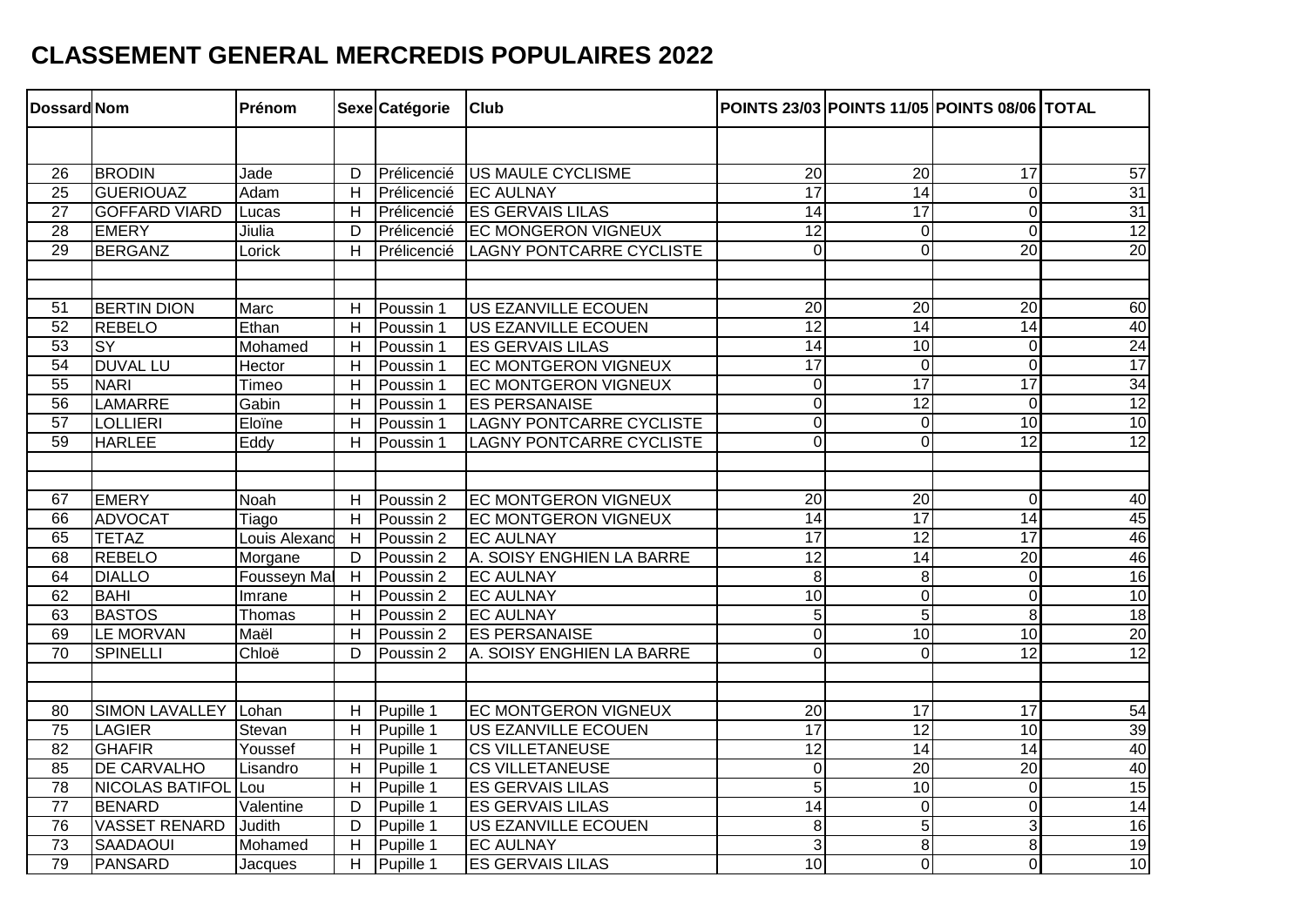| 71              | <b>ELMOUHID</b>             | Ilyes         | H | Pupille 1  | <b>EC AULNAY</b>                       | $\vert 4 \vert$ | 4                | $\overline{c}$  | 10              |
|-----------------|-----------------------------|---------------|---|------------|----------------------------------------|-----------------|------------------|-----------------|-----------------|
| 87              | <b>CANU</b>                 | ElaÏa         | D | Pupille 1  | A SOISY ENGHIEN LA BARRE               | $\overline{O}$  | 3                |                 | 4               |
| 86              | <b>BRODIN</b>               | Hugo          | H | Pupille 1  | <b>US MAULE CYCLISME</b>               | $\overline{0}$  | $\overline{2}$   | 4               | 6               |
| $\overline{74}$ | <b>SAITO LEROYER</b>        | Gaëlle        | D | Pupille 1  | <b>EC AULNAY</b>                       | $\overline{0}$  | 1                | $\Omega$        | $\overline{1}$  |
| 81              | <b>BENIKHLEF</b>            | Rayan         | Н | Pupille 1  | <b>CS VILLETANEUSE</b>                 | $\overline{O}$  | $\boldsymbol{0}$ | 0               | $\overline{0}$  |
| 89              | <b>TREMOLADA</b>            | Alice         | D | Pupille 1  | <b>LAGNY PONTCARRE CYCLISTE</b>        | $\overline{0}$  | 0                | 12              | 12              |
| 90              | <b>TRIBOUT</b>              | Paulin        | h | Pupille 1  | <b>LAGNY PONTCARRE CYCLISTE</b>        | $\overline{0}$  | 0                | $\overline{5}$  | $\overline{5}$  |
|                 |                             |               |   |            |                                        |                 |                  |                 |                 |
|                 |                             |               |   |            |                                        |                 |                  |                 |                 |
| 97              | <b>ROTTEMENT</b>            | Bastien       | Н | Pupille 2  | <b>EC MONTGERON VIGNEUX</b>            | 14              | $\overline{20}$  | 14              | 48              |
| 98              | <b>MAESTRINI</b>            | Floran        | н | Pupille 2  | <b>ES STAINS-CYCLISME</b>              | 17              | 17               | 17              | 51              |
| 94              | <b>BAICRY</b>               | Mathéo        | н | Pupille 2  | <b>ES GERVAIS LILAS</b>                | 10              | 14               | 0               | 24              |
| 99              | <b>CABALLERO</b>            | Tristan       | H | Pupille 2  | <b>LAGNY PONTCARRE CYCLISME</b>        | $\overline{0}$  | $\boldsymbol{0}$ | 8               | $\overline{8}$  |
| 93              | <b>GUERIOUAZ</b>            | Lila          | D | Pupille 2  | <b>EC AULNAY</b>                       | 8 <sup>1</sup>  | 10               | 3               | 21              |
| 96              | <b>ZACHARIAS</b>            | Emmanuel      | Н | Pupille 2  | <b>ES GERVAIS LILAS</b>                | 5 <sup>1</sup>  | 8                | 0               | 13              |
| 95              | <b>DUPONT</b>               | Eloi          | H | Pupille 2  | <b>ES GERVAIS LILAS</b>                | 12              | $\mathbf 0$      | 0               | $\overline{12}$ |
| 84              | <b>NARI</b>                 | Elya          | D | Pupille 2  | <b>EC MONTGERON VIGNEUX</b>            | $\overline{0}$  | $\overline{12}$  | 5               | 17              |
| 100             | <b>CARRERE</b>              | Gabriel       | Н | Pupille 2  | <b>ES PERSANAISE</b>                   | $\overline{O}$  | $\pmb{0}$        | $\overline{2}$  | $\overline{2}$  |
| 103             | <b>TAISNE</b>               | Lucas         | Н | Pupille 2  | <b>LAGNY PONTCARRE CYCLISME</b>        | $\overline{O}$  | 0                | $\overline{20}$ | $\frac{20}{12}$ |
| 101             | <b>CLOUET</b>               | Léo           | Н | Pupille 2  | <b>LAGNY PONTCARRE CYCLISME</b>        | $\overline{0}$  | 0                | 12              |                 |
| 102             | RATAJCZAK                   | Eliot         | Н | Pupille 2  | <b>LAGNY PONTCARRE CYCLISME</b>        | $\overline{0}$  | 0                | 10              | 10              |
| 110             | PEZZOLI                     | Evann         | Н | Pupille 2  | AS CORBEIL ESSONNES                    | $\overline{20}$ | 0                | 0               | $\overline{20}$ |
| 104             | <b>CAILLE</b>               | Clément       | н | Pupille 2  | <b>LAGNY PONTCARRE CYCLISME</b>        | $\overline{O}$  | 0                | 4               | 4               |
|                 |                             |               |   |            |                                        |                 |                  |                 |                 |
|                 |                             |               |   |            |                                        |                 |                  |                 |                 |
| 8               | <b>CANU</b>                 | Eloan         | Н |            | Benjamin 1   A. SOISY ENGHIEN LA BARRE | 14              | 20               | 20              | 54              |
| $\overline{7}$  | <b>ROTTEMENT</b>            | Thomas        | H |            | Benjamin 1 EC MONTGERON VIGNEUX        | 20              | 5                | 17              | 42              |
| 9               | <b>COULIBALY</b>            | Modibo Fabrid | H |            | Benjamin 1 CS VILLETANEUSE             | $\overline{12}$ | $\overline{10}$  | $\overline{2}$  | 24              |
| $\mathbf{1}$    | <b>MANACH</b>               | Aélys         | D |            | Benjamin 1 EC AULNAY                   | $\overline{17}$ | $\boldsymbol{0}$ | 10              | 27              |
| 6               | <b>GRAS</b>                 | Eva           | D |            | Benjamin 1 EC MONTGERON VIGNEUX        | $\overline{0}$  | $\overline{17}$  | $\mathbf 0$     | 17              |
| 16              | <b>DE MEDEIRO</b>           | Paul          | H |            | Benjamin 1   A SOISY ENGHIEN LA BARRE  | $\overline{O}$  | 14               | 12              | 26              |
| 11              | <b>DEHOVE</b>               | Thomas        | H |            | Benjamin 1   US EZANVILLE ECOUEN       | $\overline{0}$  | 12               | 4               | $\overline{16}$ |
| 4               | <b>CZEPURNYCH</b>           | Alexandre     | Н |            | Benjamin 1   ES GERVAIS LILAS          | 10              | 1                | 0               | 11              |
| 10              | <b>GARNIER</b>              | Tevan         | H |            | Benjamin 1 CS VILLETANEUSE             | 8 <sup>1</sup>  | 3                |                 | 12              |
| 15              | <b>BAUCAL</b>               | Mathis        | H |            | Benjamin 1   ES PERSANAISE             | $\overline{0}$  | 8                | 14              | $\overline{22}$ |
| 5               | <b>KOFFI</b>                | Rayane        | Н |            | Benjamin 1   ES GERVAIS LILAS          | 5 <sup>1</sup>  | 1                | $\Omega$        | 6               |
| 3               | <b>HAOUAM</b>               | Soumeyah      | D |            | Benjamin 1 <b>EC AULNAY</b>            | 4               |                  |                 | $6 \mid$        |
| 14              | <b>DAMAY</b>                | Nolhan        | H | Benjamin 1 | <b>ES PERSANAISE</b>                   | $\overline{0}$  | 4                |                 | $\overline{5}$  |
| 12              | <b>BOUAMERENE</b>           | Augustin      | Н | Benjamin 1 | <b>US EZANVILLE ECOUEN</b>             | $\overline{0}$  | 2                | 0               | $\mathbf{2}$    |
| 13              | <b>GAECKLER REBOURSEnzo</b> |               | H | Benjamin 1 | <b>EC MONTGERON VIGNEUX</b>            | $\overline{0}$  | 1                | 1               | $\overline{2}$  |
| 20              | <b>GENDRON</b>              | Tom           | н | Benjamin 1 | LAGNY PONTCARRE CYCLISTE               | $\overline{0}$  | 0                | 8               | $\infty$        |
| 105             | <b>COURSAULT</b>            | Roméo         | н | Benjamin 1 | A SOISY ENGHIEN LA BARRE               | $\overline{O}$  | 0                | 5               | $\overline{5}$  |
| 106             | <b>NOEL</b>                 | <b>Marius</b> | H |            | Benjamin 1   A SOISY ENGHIEN LA BARRE  | $\overline{0}$  | $\overline{O}$   | $\overline{3}$  | $\overline{3}$  |